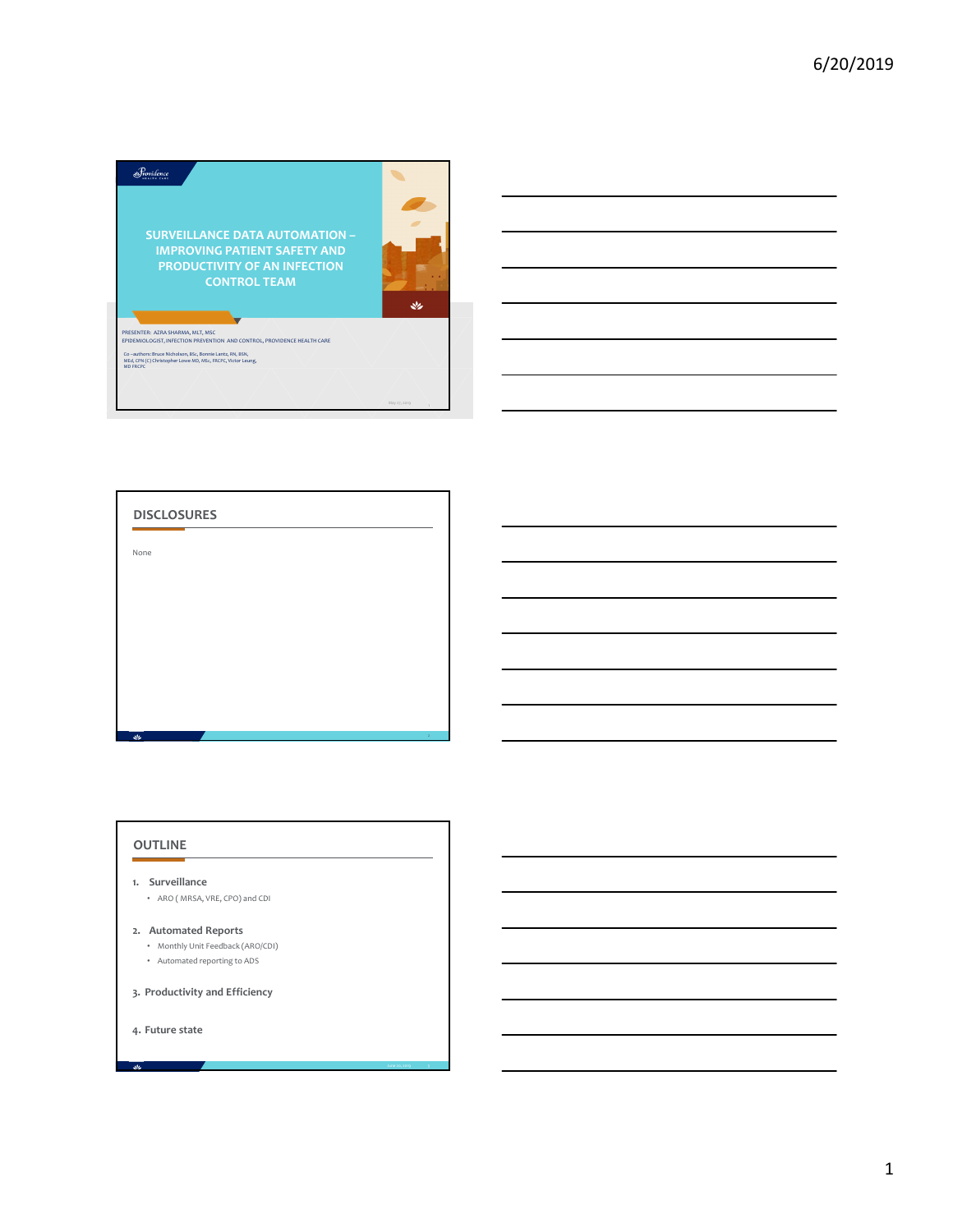



# **SURVEILLANCE (ARO AND CDI) ‐ HISTORIC**

- Print out notifications from the microbiology laboratory
- Paper surveillance forms filled out by ICPs
- Manual input of paper surveillance forms into a database<br>  $\frac{1}{\sqrt{1-\frac{1}{1-\frac{1}{1-\frac{1}{1-\frac{1}{1-\frac{1}{1-\frac{1}{1-\frac{1}{1-\frac{1}{1-\frac{1}{1-\frac{1}{1-\frac{1}{1-\frac{1}{1-\frac{1}{1-\frac{1}{1-\frac{1}{1-\frac{1}{1-\frac{1}{1-\frac{1}{1-\frac{1}{1-\frac{1}{1-\frac{1}{1-\frac{1}{1-\frac{1}{1-\frac{1}{1-\frac{1}{1-\frac$

# 7. Alexandroven av a formadisigven politistič<br>1. Mari politistič artistič prima artističnica i svetlara († 1892. – 1892. – 1892. – 1892. – 1892. – 1892. – 1<br>1. Mari 1. Mari 1. († 1893. – 1893. – 1893. – 1893. – 1894. – 189 Her was prime denoted by  $\label{eq:3} \begin{minipage}[t]{. \begin{minipage}[t]{.3\linewidth} \textbf{0.1:} \begin{minipage}[t]{.3\linewidth} \textbf{0.1:} \begin{minipage}[t]{.3\linewidth} \textbf{0.1:} \begin{minipage}[t]{.3\linewidth} \textbf{0.1:} \begin{minipage}[t]{.3\linewidth} \textbf{0.1:} \begin{minipage}[t]{.3\linewidth} \textbf{0.1:} \begin{minipage}[t]{.3\linewidth} \textbf{0.1:} \begin{minipage}[t]{.3\linewidth} \textbf$

1. When then expansion derivated by a special screening program?<br>  $\begin{array}{rcl} 2.96 & \text{ 2.70 } \text{m} \text{ J} & \text{m} \text{J} & \text{m} \text{m} \text{J} & \text{m} \text{m} \text{J} & \text{m} \text{m} \text{J} & \text{m} \text{m} \text{J} & \text{m} \text{m} \text{J} & \text{m} \text{m} \text{J} & \text{m} \text{J} \text{$ 



#### **SURVEILLANCE (ARO AND CDI) – NEED FOR AUTOMATION**

- Separate databases for ARO and CDI
- Transcription errors
- ICP daily work structure change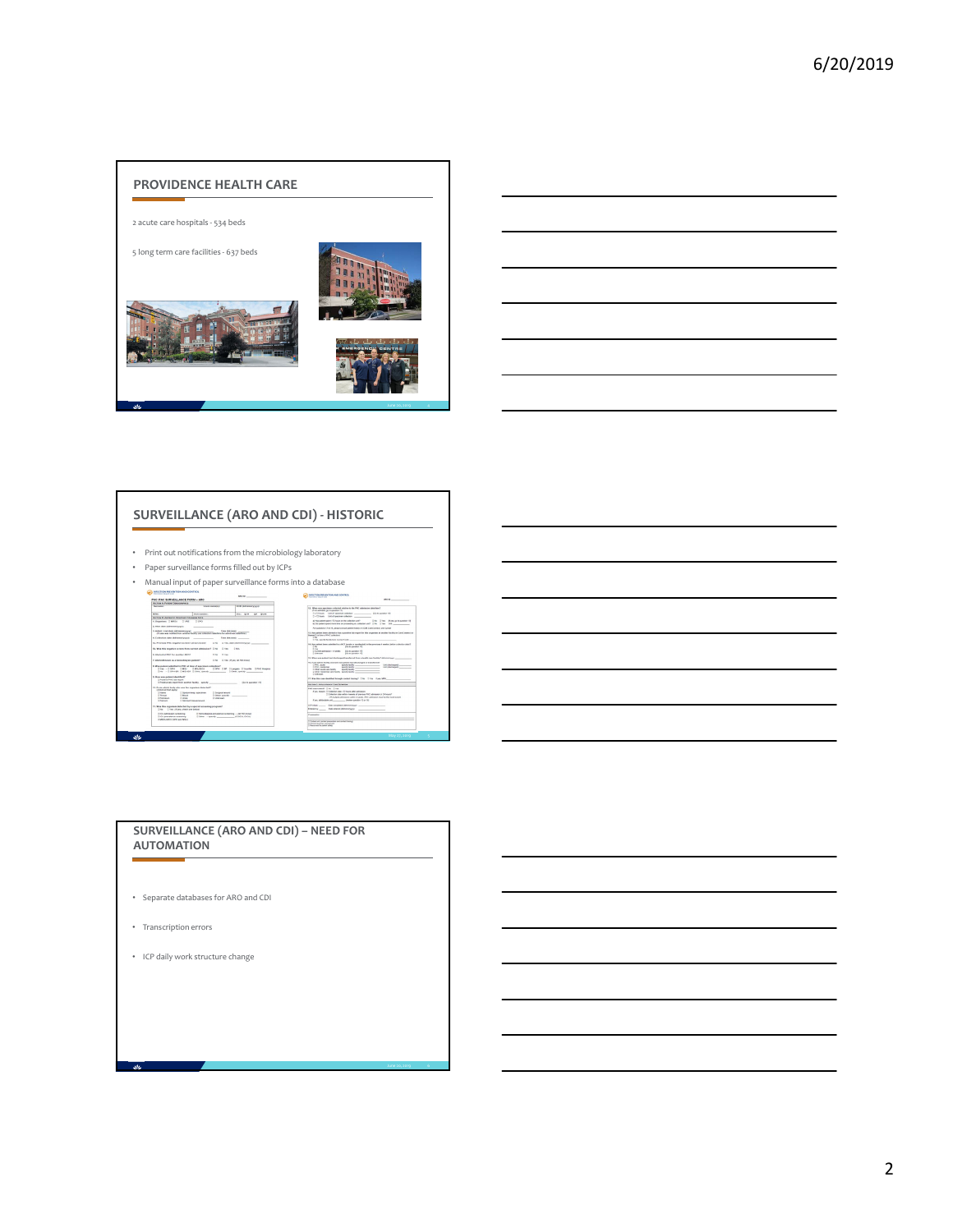



#### **SURVEILLANCE (ARO AND CDI) ‐ VALIDATION**

- Pre implementation ‐ January to April 2018 • 661 episodes reviewed – 96.2% accuracy
- Post implementation ‐ April to July 2018 • 578 episodes reviewed – 98.9% accuracy

Continued quarterly validation (5% of episodes)